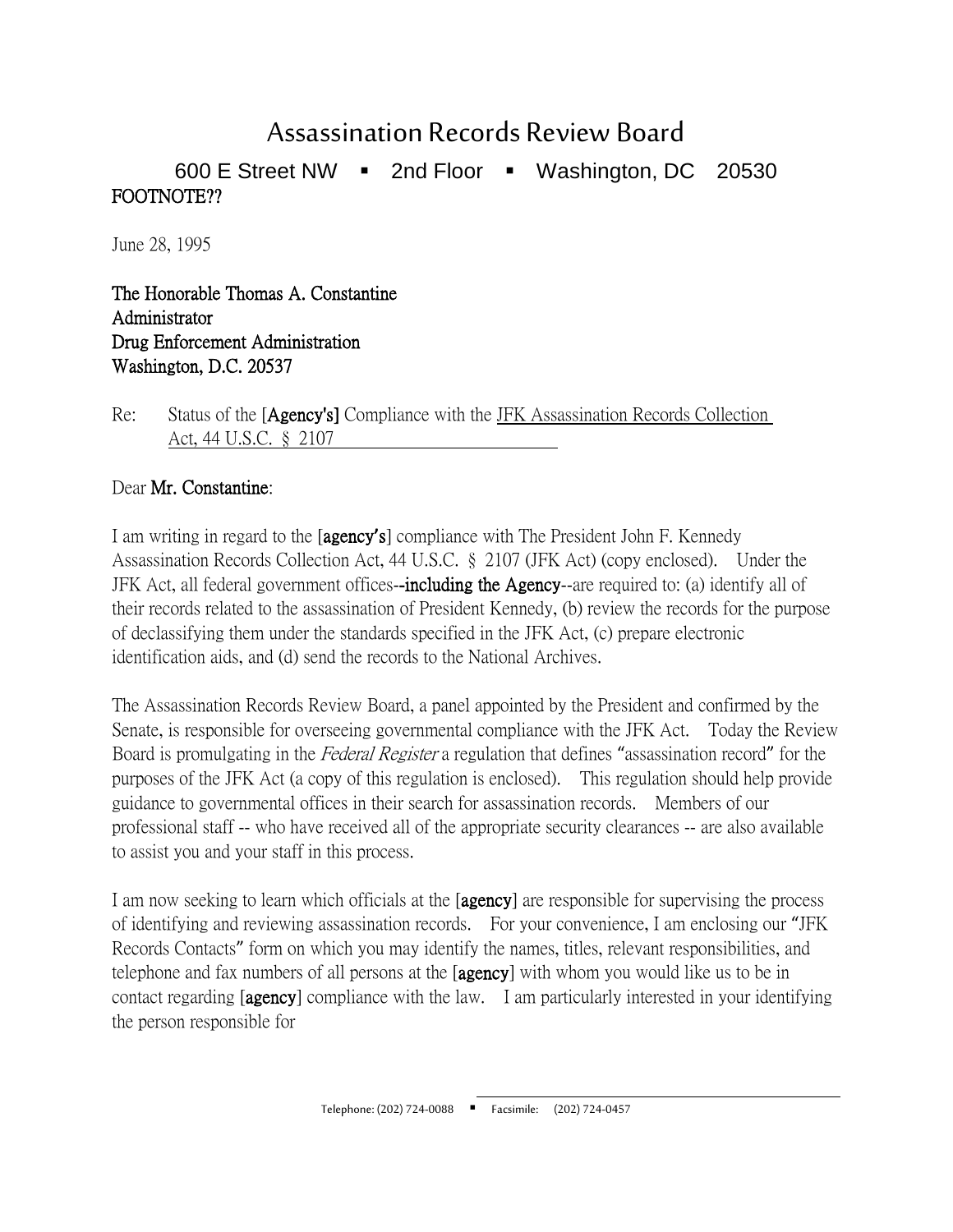preparing your electronic identification aids.<sup>[1](#page-1-0)</sup>

We look forward to working with the [agency] to further the important objectives of the JFK Act. Please feel free to contact me if I can be of any assistance.

Sincerely yours,

David G. Marwell Executive Director

Enclosures [JFK Act, Regulation response to Joyce, 1 form]

cc: Janet Reno, Attorney General

<span id="page-1-0"></span> $\overline{\phantom{a}}$ On June 28, 1994, Mr. Kevin Janet of your Freedom of Information Section responded to a letter from Dr. William L. Joyce, a member of the Review Board (a copy of which is enclosed). Mr. Janet suggested at that time that the only records reviewed by the [DEA] under the JFK Act were those records referred to it by other federal agencies under the JFK Act. We would assume, of course, that the [DEA] also possesses -- at a minimum -- its own copies of such records created by the DEA or its predecessor agencies. Now that the Review Board has promulgated its definition, we will seek to ensure that the [DEA] has conducted a complete and thorough search of its records.